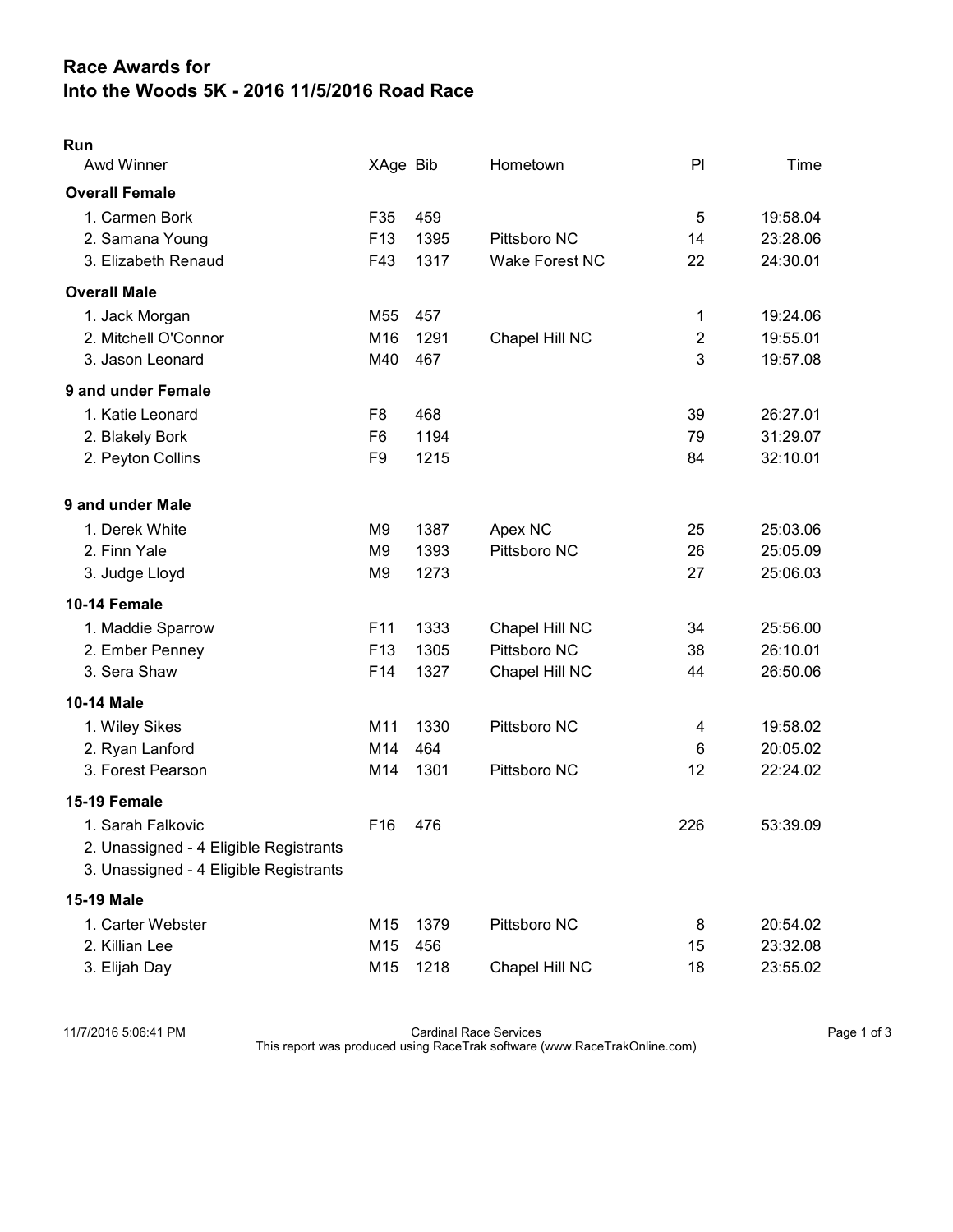| 20-29 Female             |                 |      |                |     |          |
|--------------------------|-----------------|------|----------------|-----|----------|
| 1. Cassandra Willemstein | F <sub>26</sub> | 1389 | Cary NC        | 45  | 27:18.08 |
| 2. Sara Ray Leiva        | F <sub>29</sub> | 481  |                | 59  | 29:18.06 |
| 3. Jennifer Musso        | F <sub>23</sub> | 1284 | Chapel Hill NC | 74  | 30:25.07 |
| 20-29 Male               |                 |      |                |     |          |
| 1. Alexander Herzing     | M24             | 1241 | Carrboro NC    | 7   | 20:26.06 |
| 2. Sean Jaenicke         | M28             | 458  |                | 10  | 21:31.09 |
| 3. Eric Hale             | M27             | 1235 |                | 11  | 22:16.07 |
| <b>30-39 Female</b>      |                 |      |                |     |          |
| 1. Aimee Haygood         | F39             | 1239 | Durham NC      | 50  | 28:14.01 |
| 2. Lindsey Delorenze     | F31             | 1219 | <b>CARY NC</b> | 57  | 29:16.04 |
| 3. Kristy Su             | F39             | 449  |                | 69  | 30:13.08 |
| 30-39 Male               |                 |      |                |     |          |
| 1. Christopher Watson    | M37             | 1373 | Pittsboro NC   | 20  | 24:00.01 |
| 2. Wesley Lloyd          | M39             | 462  |                | 28  | 25:07.01 |
| 3. James Zupancic        | M33             | 1399 | <b>CARY NC</b> | 37  | 26:05.03 |
| <b>40-49 Female</b>      |                 |      |                |     |          |
| 1. Lesley McAdams        | F41             | 1281 | Durham NC      | 31  | 25:25.07 |
| 2. Karen Trott           | F46             | 1349 | Chapel Hill NC | 55  | 28:57.02 |
| 3. Belinda Musso         | F49             | 1283 | Chapel Hill NC | 75  | 30:25.08 |
| 40-49 Male               |                 |      |                |     |          |
| 1. Keith Anderson        | M44             | 1187 | Chapel Hill NC | 16  | 23:39.06 |
| 2. Graham Bell           | M47             | 1190 | Chicago IL     | 17  | 23:54.09 |
| 3. David Yale            | M43             | 1392 | Pittsboro NC   | 30  | 25:22.08 |
| <b>50-59 Female</b>      |                 |      |                |     |          |
| 1. Diane Jacobs          | F <sub>58</sub> | 1257 | Chapel Hill NC | 47  | 27:34.06 |
| 2. Julie Tuttle          | F <sub>50</sub> | 1352 | Chapel Hill NC | 126 | 37:53.05 |
| 3. Cathy Dimou           | F <sub>50</sub> | 1220 | Chicago IL     | 185 | 46:59.06 |
| 50-59 Male               |                 |      |                |     |          |
| 1. David Smith           | M51             | 1331 | Chapel Hill NC | 9   | 21:31.04 |
| 2. Randy Kauftheil       | M58             | 1265 | Chapel Hill NC | 21  | 24:05.02 |
| 3. Alan Musso            | M51             | 1282 | Chapel Hill NC | 73  | 30:25.05 |
| 60-69 Female             |                 |      |                |     |          |
| 1. Catherine Wides       | F67             | 1517 | Durham NC      | 23  | 24:39.03 |
| 2. Ann Sparrow           | F66             | 1332 | Chapel Hill NC | 195 | 49:18.06 |

3. Betsy Pitkin F63 1311 Pittsboro NC 221 52:24.09

11/7/2016 5:06:41 PM Cardinal Race Services Page 2 of 3 This report was produced using RaceTrak software (www.RaceTrakOnline.com)